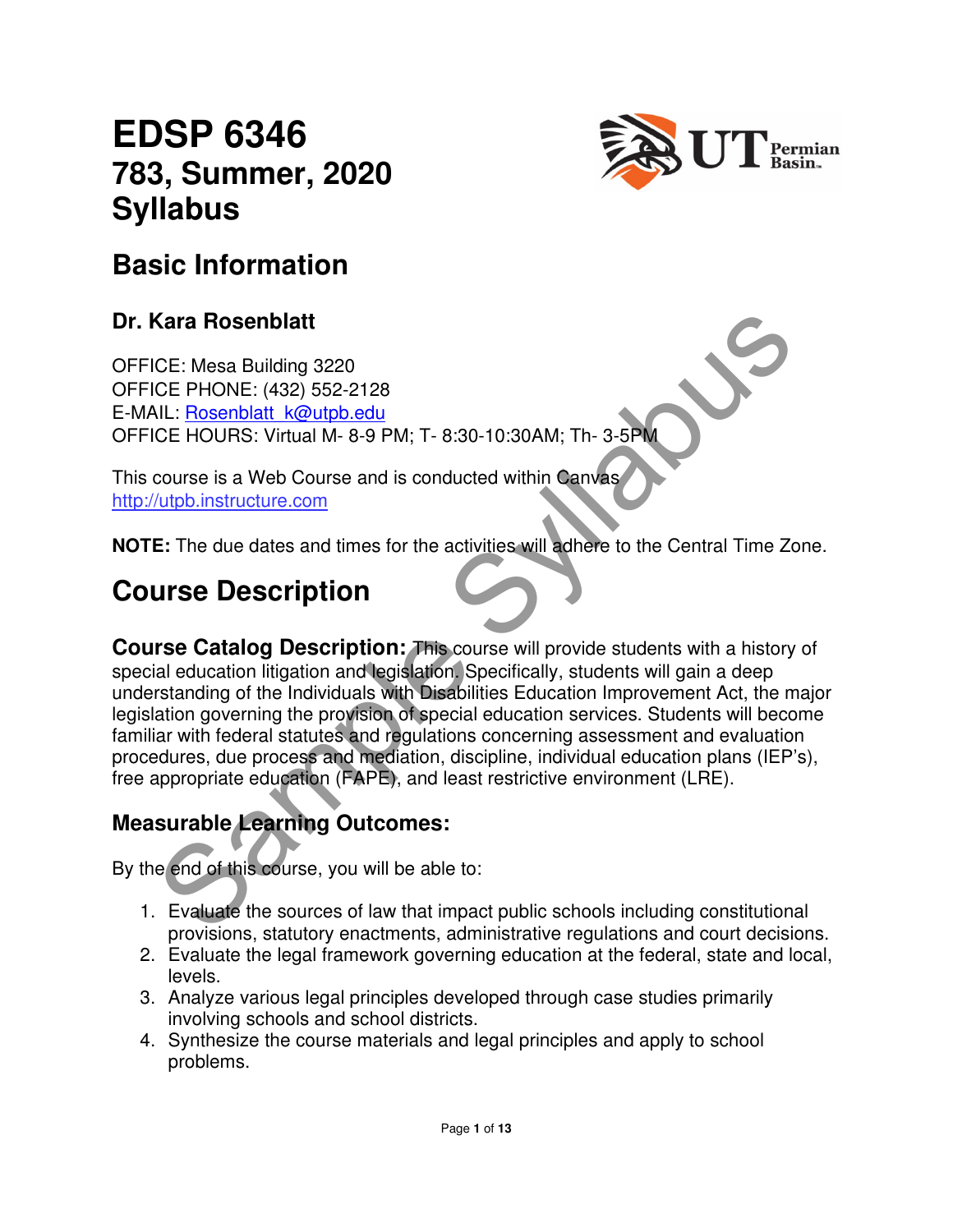- 5. Appraise the legal issues involved in a case study as well as "real world" situations and scenarios.
- 6. Consider and analyze the implications of legislative actions, judicial decisions, and policy mandates for those students who receive special education services and the professionals who provide those services.

**Prerequisites:** Admission into the Special Education MA Program.

## **Materials**

#### **Required Materials:**

**terrials**<br>
W. (2018). The Law and Special Education (5th edition) Pearson: ISBN: 978-175361<br>
175361<br>
Selucation Agency – Special Education Rules and Regulations:<br>
<u>Www.lea.state.tx.us/index2.aspx?id=2147497444</u><br>
Initial L Yell, M. (2018). The Law and Special Education (5th edition). Pearson. ISBN: 978- 0135175361

Texas Education Agency – Special Education Rules and Regulations: http://www.tea.state.tx.us/index2.aspx?id=2147497444

CEC Initial Level Special Education Preparation Standards

CEC Special Education Specialist Advanced Preparation Standards: https://www.cec.sped.org/Standards?sc\_lang=en

Webcam, additional tools are noted in the corresponding modules.

## **Minimum Technical Skills Needed:**

- 1. Using Canvas Learning Management System.
- 2. Using email with attachments.
- 3. Creating and submitting files commonly used in word processing program formats (.doc, .docx).
- 4. Copying and pasting
- 5. Downloading and installing software.
- 6. Using webcams and video tools.

# **Important Academic Dates**

UTPB Academic Calendar

## **Course Overview**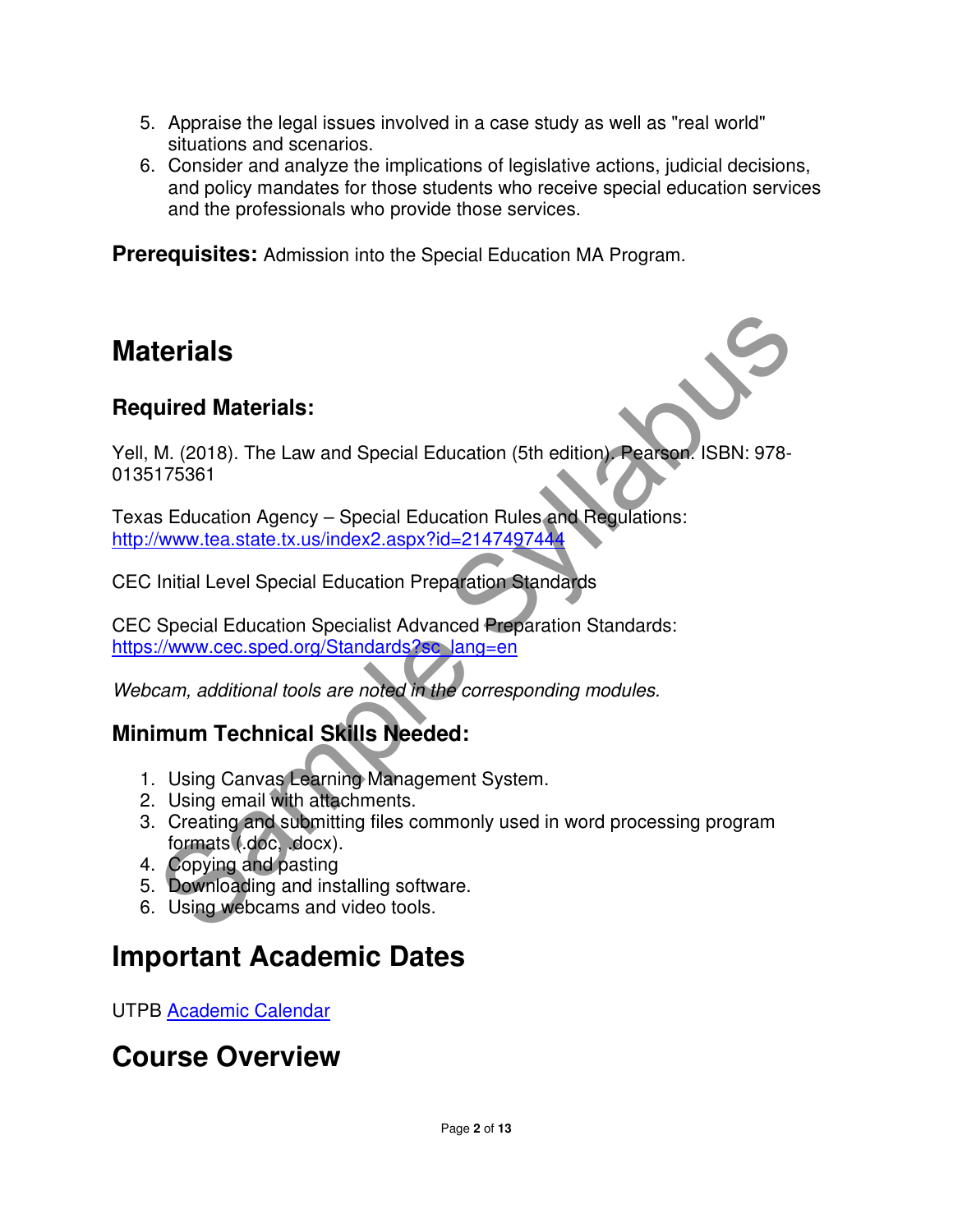This course is divided into 7 units. All units are open at the beginning of the course, however, there are **specific due dates** for each assignment. Information regarding those due dates can be found by viewing the **Course Schedule** in the Syllabus and in the Start Here module in Canvas. Each week you will work on various combinations of assignments, activities, discussions, readings, and research. Assignment due dates, with the exception of the Court Case Analysis are on Sundays at 11:59PM CST. The Court Case Analysis is due by Friday, June 25 11:59PM CST. More information regarding each assignment can be found within the corresponding module.

**Readings:** Prior to completing assignments, you are expected to read the material provided in each module, including articles, websites, or chapters. The expectations for each module may vary according to the topic and available online resources, but information is still necessary for completion of the assignments and discussion.

**Exams/Quizzes:** There are seven quizzes and one final exam. You will take one per week. At the end of the session, you will take the final exam. You will have one hour to complete module quizzes and three hours to take the final exam.

**Assignments:** Assignments may vary for each module. Assignments are reflective activities that allow you to analyze, evaluate, synthesize, and apply the information/knowledge covered in the module. Directions and rubrics are available online. Times New Roman, 12-point font should be used on all written assignments. Additionally, all of your assignments must be in APA format unless otherwise stated, and saved/uploaded as a .doc, docx, or PDF.

**Discussion Topics:** You will participate in 2 group discussions. You will need to carefully review the rubrics provided in order to fully understand the grading expectations for the discussion.

#### **Grading:**

|                                                                                                                                                                                                   | <b>lings:</b> Prior to completing assignments, you are expected to read the material<br>ded in each module, including articles, websites, or chapters. The expectations f<br>module may vary according to the topic and available online resources, but<br>mation is still necessary for completion of the assignments and discussion.                                                                                                        |               |  |
|---------------------------------------------------------------------------------------------------------------------------------------------------------------------------------------------------|-----------------------------------------------------------------------------------------------------------------------------------------------------------------------------------------------------------------------------------------------------------------------------------------------------------------------------------------------------------------------------------------------------------------------------------------------|---------------|--|
|                                                                                                                                                                                                   | ns/Quizzes: There are seven quizzes and one final exam. You will take one per<br>At the end of the session, you will take the final exam. You will have one hour t<br>blete module quizzes and three hours to take the final exam.                                                                                                                                                                                                            |               |  |
|                                                                                                                                                                                                   | gnments: Assignments may vary for each module. Assignments are reflective<br>ties that allow you to analyze, evaluate, synthesize, and apply the<br>nation/knowledge covered in the module. Directions and rubrics are available<br>e. Times New Roman, 12-point font should be used on all written assignments.<br>ionally, all of your assignments must be in APA format unless otherwise stated,<br>aved/uploaded as a .doc, docx, or PDF. |               |  |
| ussion Topics: You will participate in 2 group discussions. You will need to<br>ully review the rubrics provided in order to fully understand the grading<br>ctations for the discussion.<br>:ing |                                                                                                                                                                                                                                                                                                                                                                                                                                               |               |  |
|                                                                                                                                                                                                   |                                                                                                                                                                                                                                                                                                                                                                                                                                               |               |  |
|                                                                                                                                                                                                   | <b>Course Activity</b>                                                                                                                                                                                                                                                                                                                                                                                                                        | <b>Points</b> |  |
|                                                                                                                                                                                                   | <b>Assignment 1</b>                                                                                                                                                                                                                                                                                                                                                                                                                           | 50            |  |
|                                                                                                                                                                                                   | <b>Assignment 2</b>                                                                                                                                                                                                                                                                                                                                                                                                                           | 50            |  |
|                                                                                                                                                                                                   | <b>Assignment 3</b>                                                                                                                                                                                                                                                                                                                                                                                                                           | 50            |  |
|                                                                                                                                                                                                   | <b>Midway Checkpoint</b>                                                                                                                                                                                                                                                                                                                                                                                                                      | 10            |  |
|                                                                                                                                                                                                   | <b>Court Case Law Paper</b>                                                                                                                                                                                                                                                                                                                                                                                                                   | 100           |  |
|                                                                                                                                                                                                   | Quiz 1                                                                                                                                                                                                                                                                                                                                                                                                                                        | 23            |  |
|                                                                                                                                                                                                   | Quiz 2                                                                                                                                                                                                                                                                                                                                                                                                                                        | 23            |  |
|                                                                                                                                                                                                   | Quiz 3                                                                                                                                                                                                                                                                                                                                                                                                                                        | 23            |  |
|                                                                                                                                                                                                   | Quiz 4                                                                                                                                                                                                                                                                                                                                                                                                                                        | 23            |  |
|                                                                                                                                                                                                   | Quiz 5                                                                                                                                                                                                                                                                                                                                                                                                                                        | 25            |  |
|                                                                                                                                                                                                   | Quiz 6                                                                                                                                                                                                                                                                                                                                                                                                                                        | 25            |  |
|                                                                                                                                                                                                   | Quiz 7                                                                                                                                                                                                                                                                                                                                                                                                                                        | 10            |  |
|                                                                                                                                                                                                   | <b>Final Exam</b>                                                                                                                                                                                                                                                                                                                                                                                                                             | 75            |  |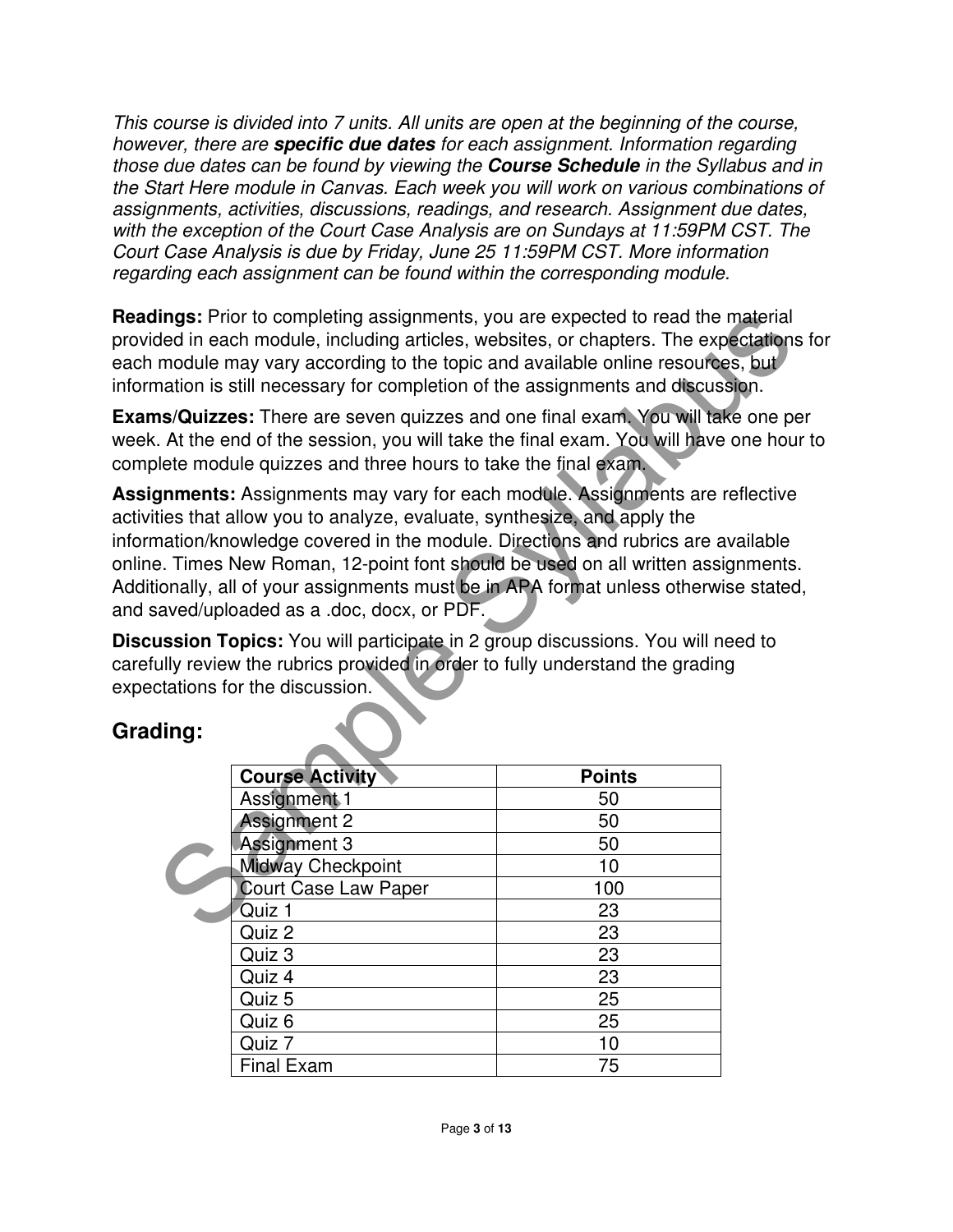| <b>Course Activity</b>   | <b>Points</b> |
|--------------------------|---------------|
| Discussion participation |               |
| Topic #1                 | 20            |
| Topic #2                 |               |
|                          | 20            |
| <b>Total</b>             | 527           |

#### **Grading Scale:**

|          | <b>Grade Range</b>                                                                                                                                                                                                                                                                                                                                                                                                                                                                                                                                                                                                                        | <b>Letter Grade</b> |  |
|----------|-------------------------------------------------------------------------------------------------------------------------------------------------------------------------------------------------------------------------------------------------------------------------------------------------------------------------------------------------------------------------------------------------------------------------------------------------------------------------------------------------------------------------------------------------------------------------------------------------------------------------------------------|---------------------|--|
|          | 90 and above                                                                                                                                                                                                                                                                                                                                                                                                                                                                                                                                                                                                                              | A                   |  |
|          | 80 to 89                                                                                                                                                                                                                                                                                                                                                                                                                                                                                                                                                                                                                                  | B                   |  |
|          | 70 to 79                                                                                                                                                                                                                                                                                                                                                                                                                                                                                                                                                                                                                                  |                     |  |
|          | 60 to 69                                                                                                                                                                                                                                                                                                                                                                                                                                                                                                                                                                                                                                  | D                   |  |
|          | Less than 60                                                                                                                                                                                                                                                                                                                                                                                                                                                                                                                                                                                                                              | E                   |  |
| ptional. | ess otherwise stated, all materials, activities, and assessments are required and i<br><b>Imunication, Grading &amp; Feedback:</b>                                                                                                                                                                                                                                                                                                                                                                                                                                                                                                        |                     |  |
|          | have your work graded and returned to you with feedback within 1 week of the<br>iission date for each assignment. On the grading of each assignment I will use th<br>to indicate where points were earned/lost. I may also provide you with comment<br>eedback to help you improve your performance. Please review your assignment<br>it has been graded in order to improve your performance in the future if necessare<br>re is any discrepancy in the grade, you must contact me immediately. You can<br>k your grades by going to "Grades". You can also see recently graded assignme<br>e right hand column under "recent feedback." |                     |  |
|          | online course you can expect email response to questions from the instructor<br>$\sim$ 40 hours. Veu moviales sell during my posted effice hours. If Lam going to be a                                                                                                                                                                                                                                                                                                                                                                                                                                                                    |                     |  |

\*Unless otherwise stated, all materials, activities, and assessments are required and are not optional.

## **Communication, Grading & Feedback:**

I will have your work graded and returned to you with feedback within 1 week of the submission date for each assignment. On the grading of each assignment I will use the rubric to indicate where points were earned/lost. I may also provide you with comments and feedback to help you improve your performance. Please review your assignment once it has been graded in order to improve your performance in the future if necessary. If there is any discrepancy in the grade, you must contact me immediately. You can check your grades by going to "Grades". You can also see recently graded assignment on the right hand column under "recent feedback."

As an online course you can expect email response to questions from the instructor within 48 hours. You may also call during my posted office hours. If I am going to be out due to ill health, attending a conference, etc., I will notify you using email and the announcements page on Canvas. There is a communication tools file in the start here portion of the website. This will provide you with all of the instructors contact information.

Please check Canvas announcements frequently for general communication about assignments and other feedback or class wide concerns. I generally try to make a class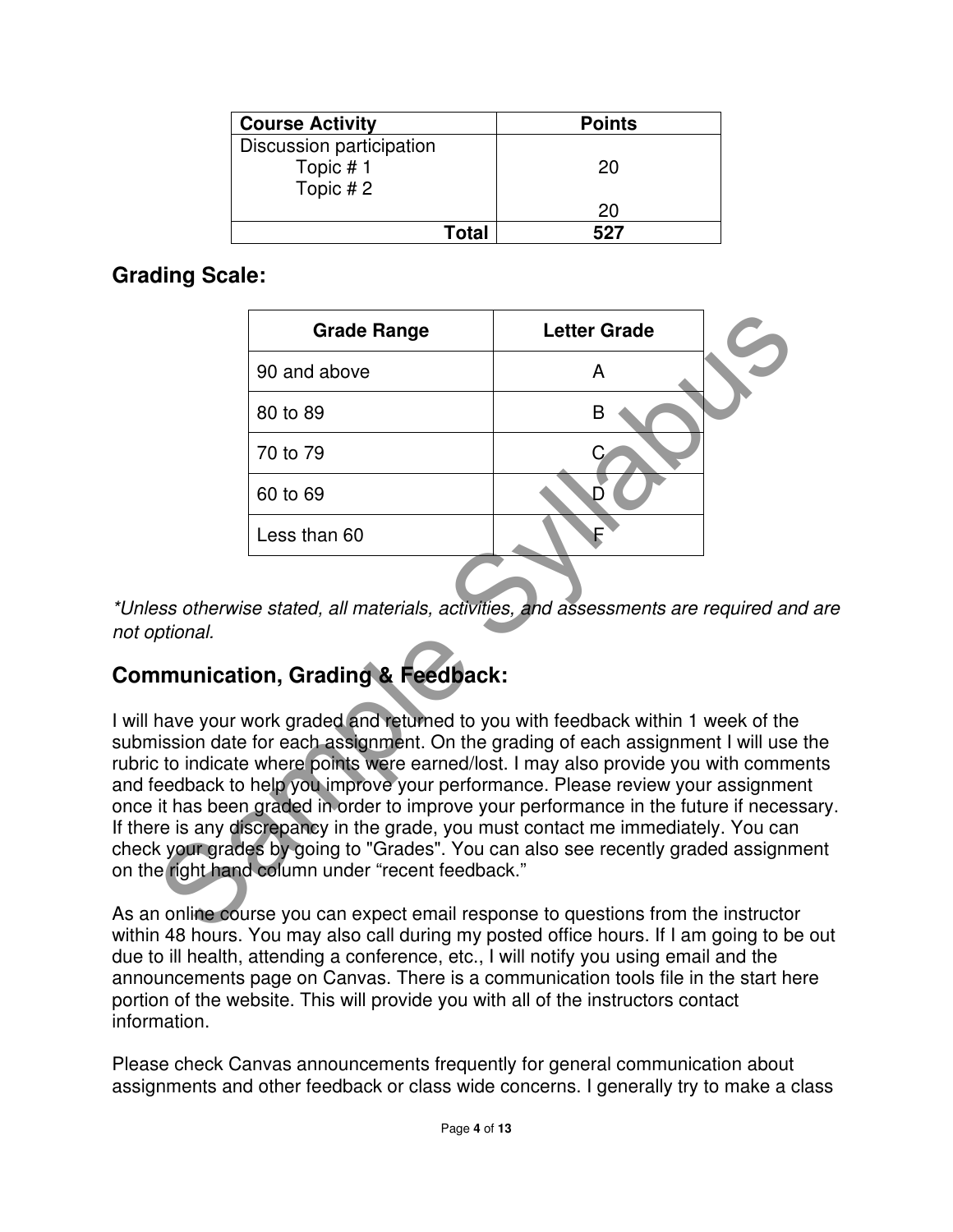announcement at the beginning of each week to provide you with feedback on assignments and upcoming due dates. You will be able to see upcoming due dates on the right hand column of the screen in Canvas. Also, if you click the "view course stream" you will be able to see announcements, assignment notifications, and discussions added to the course since your last login.

#### **Time Management:**

and of three hours of "out of class" preparation and one hour of class attendance<br>
in studient) per week. Students the reasonstre credit hour class is equivalent to a total of twelve hours of work per week. Students who ar Each semester credit hour at U. T. Permian Basin represents a commitment on an average of three hours of "out of class" preparation and one hour of class attendance (or its equivalent) per week. For example, enrolling in a three semester credit hour class commits the student to a total of twelve hours of work per week. Students who are employed or who have family responsibilities are especially encouraged to bear this commitment in mind and to seek guidance from their academic advisors in determining a suitable academic schedule.

I do not necessarily expect you to put in a full twelve hours toward my course each week. But if you have mapped out two hours the night before an assignment is due, you will most likely not be able to complete it on time...at least not with the quality I am looking for in your work.

# **Policies**

#### **Discussion Board**

Discussion Board is primarily for discussing course related topics and issues. Best practices are:

- Read all message postings in online discussion.
- Respond to the question directly
- Reply to minimum of two other student posts.
- Use a person's name in the body of your message when you reply to their message.
- Avoid postings that are limited to 'I agree' or 'great idea', etc.
- Ensure responses to questions are meaningful, reflective.
- Support statements with concepts from course readings, refer to personal experience, examples.
- Follow **Rules of Behavior (below).**

#### **Rules of Behavior**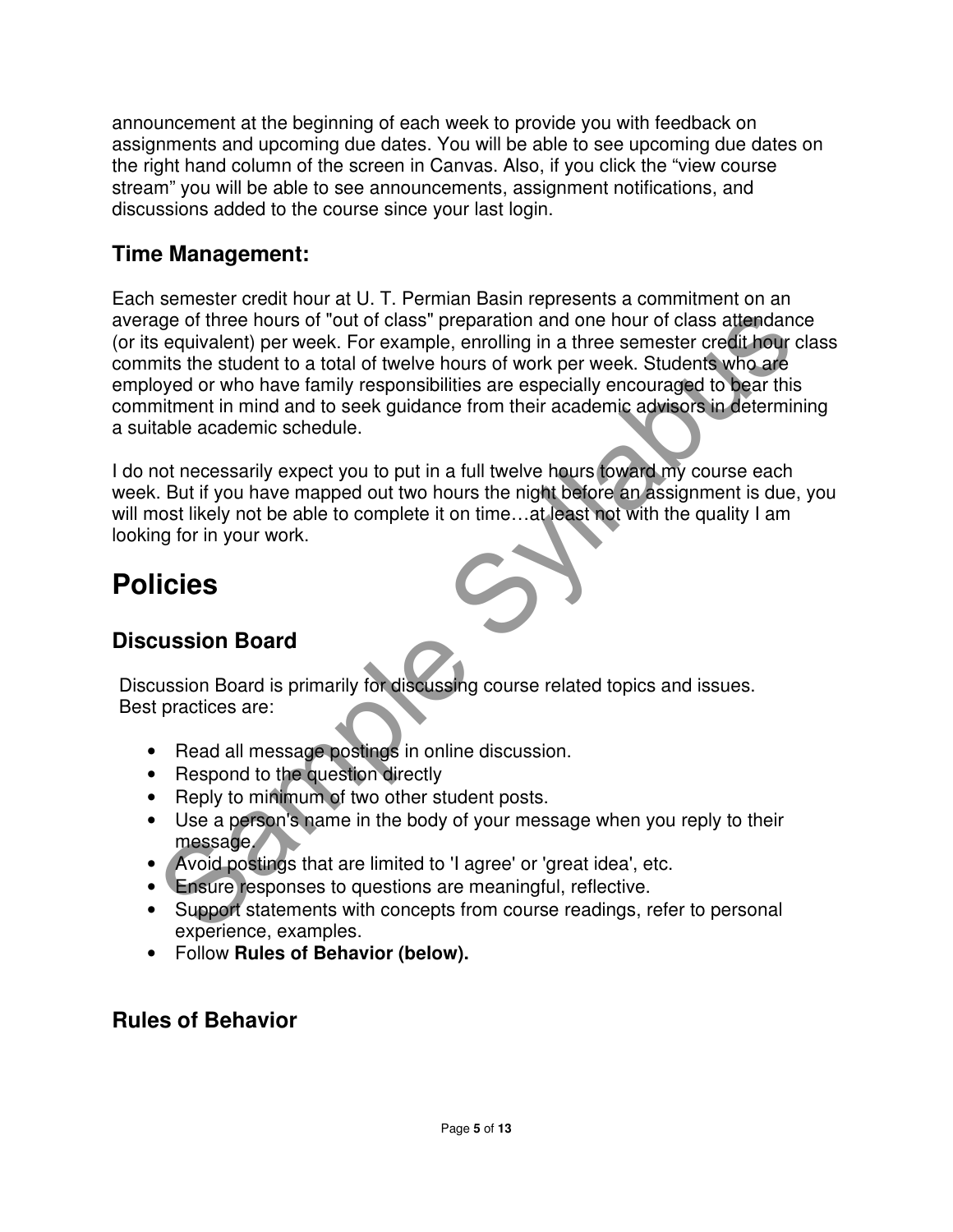Discussion areas are public to every student in this class (including your instructor) who will see what you write. Please pay attention to the language you use and adhere to the following guidelines:

- Do not post anything too personal.
- Do not use language that is inappropriate for a classroom setting or prejudicial in gender, race, or ethnicity.
- Do not use all caps in the message box unless you are emphasizing (it is considered shouting).
- Be courteous and respectful to other people on the list
- Do not overuse acronyms like you would use in text messaging. Some of the list participants may not be familiar with acronyms.
- Use line breaks and paragraphs in long responses.
- Write your full name at the end of the posting.
- Be careful with sarcasm and subtle humor; one person's joke is another person's insult.

#### **Make-Up/Late Submission Policy**

Be courteous and respectful to other people on the list<br>po not overwese acronyms like you would use in text messaging. Some of the li<br>participants may not be familiar with acronyms.<br>Use line breaks and paragraphs in long r All course activities must be submitted before or on set due dates. No late work will be accepted without requesting an extension. Extensions will only be provided to individuals who provide sufficient evidence of need at least 24 hours in advance of the deadline. I understand that life happens beyond our control and if you are in an unexpected situation, it is your responsibility to contact the instructor immediately. All assignments must be submitted through Canvas. Emailed assignments will not be accepted without prior permission. Discussion posts will not be accepted passed the due date.

## **Academic Dishonesty/Plagiarism/Cheating**

The academic community regards academic dishonesty as an extremely serious matter, with serious consequences. Any effort to gain an advantage not given to all students is dishonest whether or not the effort is successful. Any suspicion of academic dishonesty will be reported and investigated. A student who engages in scholastic dishonesty that includes, but is not limited to cheating, plagiarism, and collusion will receive an "F" for the course.

All persons involved in academic dishonesty will be disciplined in accordance with University regulations and procedures. For complete information on UTPB student conduct and discipline procedures consult the University's Handbook:Scholastic Dishonesty.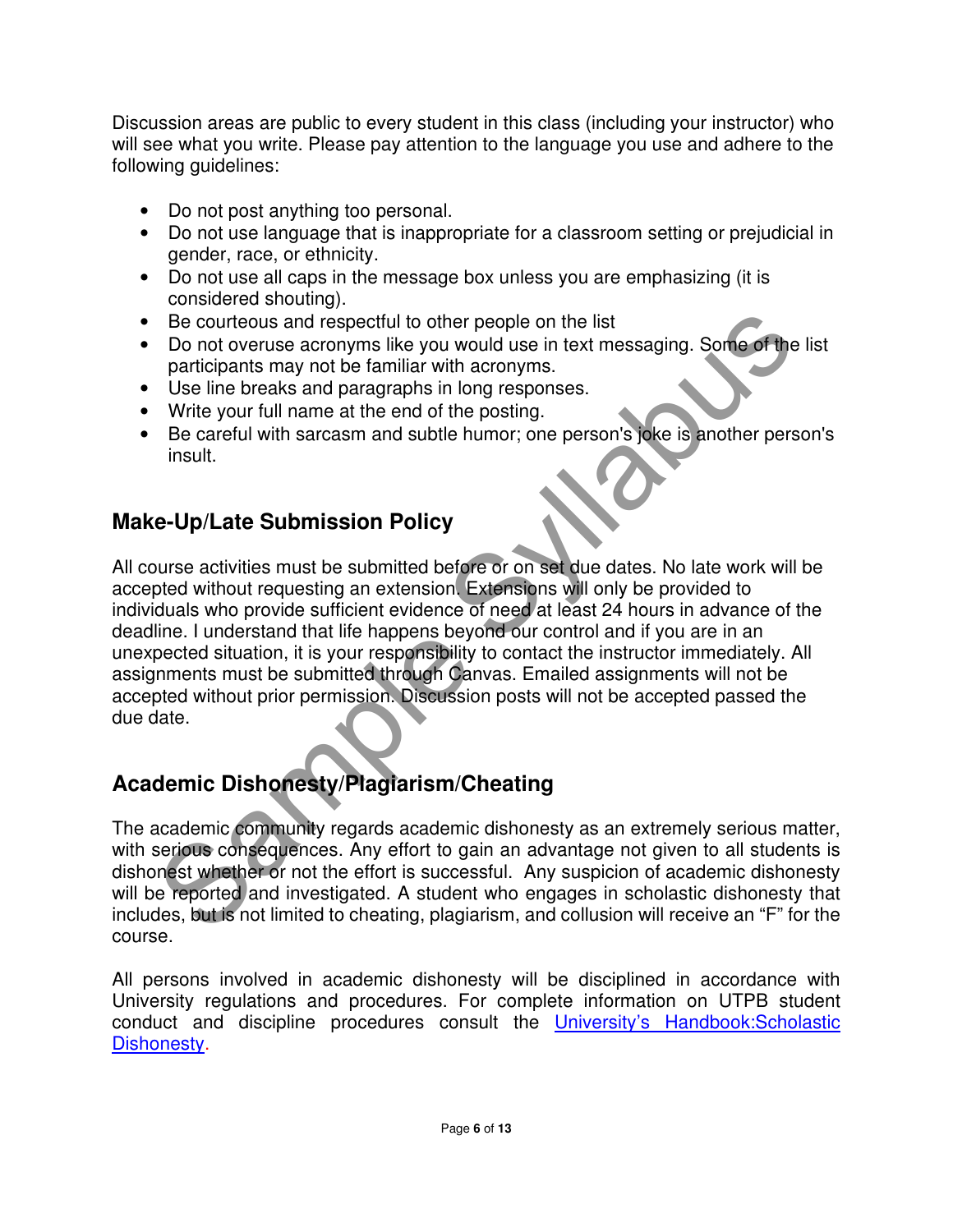**Academic dishonesty** includes, but is not limited to cheating, plagiarism, collusion, falsifying academic records, misrepresenting facts, the submission for credit of any work or materials that are attributable in whole or in part to another person, taking an examination for another person, any act designed to give unfair advantage to a student such as, but not limited to, submission of essentially the same written assignment for two courses without the prior permission of the instructor, or the attempt to commit such acts.

**Plagiarism** includes, but is not limited to the appropriation of, buying, receiving as a gift, or obtaining by any means material that is attributable in whole or in part to another source, including words, ideas, illustrations, structure, computer code, other expression and media, and presenting that material as one's own academic work being offered for credit.

#### **Attendance and Class Participation**

be, including words, ideas, illustrations, structure, computer code, other expresses<br>
and ia, and presenting that material as one's own academic work being offered<br>
1.<br>
I.<br> **Indance and Class Participation**<br>
I.<br> **Indance a** Regular and active participation is an essential, unmistakably important aspect of this online course. Students will log on a minimum of three times every seven days. All students are expected to do the work assigned, notify the instructor when emergencies arise.

## **Tracking**

Learning management systems have tracking features. Statistics are collected that quantifies how often and when students are active in the course and provides information if the student has accessed different pages of the course.

## **Absenteeism**

All the course activities have set dates to be completed and submitted. After the due dates the activities will not be available for the students. Not logging into an online course is considered absenteeism. Contact instructor immediately in case of emergency medical situation.

## **Course Incomplete/Withdrawal/Grade Appeal**

All students are required to complete the course within the semester they are signed up. Incomplete grades for the course are rarely given and will only be considered if the student has met all of the following conditions:

- **Completed 75% or more of the coursework,**
- Earned (at the time of the Incomplete request) a B or better average on all coursework,
- Submitted a valid, documented excuse for not being able to complete the course on time, and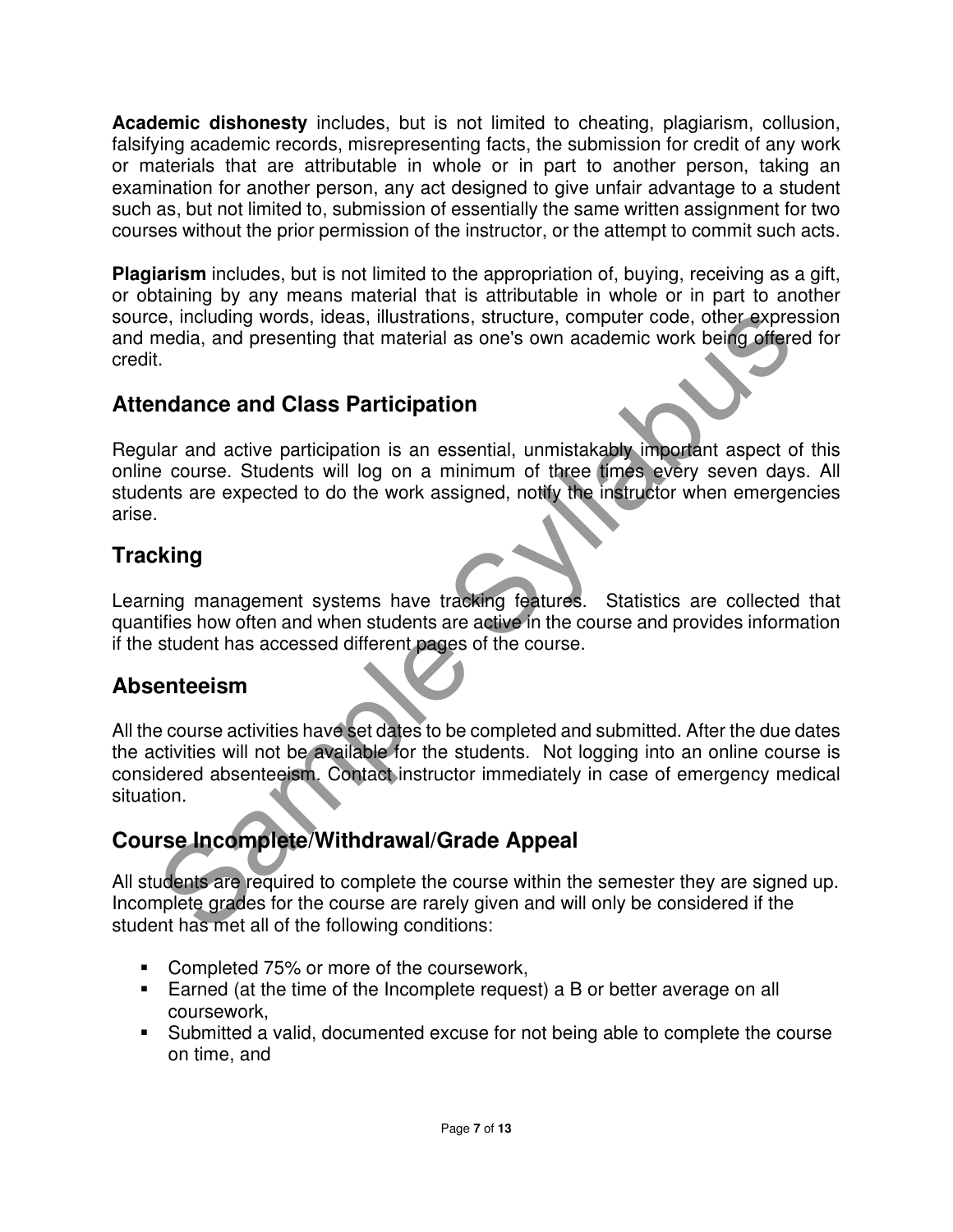Has contacted the instructor prior to the last day of regular classes (full semester/face-to-face students) or one week prior to the last week of classes (online/8 week session).

Students must submit a written (electronic) petition for an extension and sign a contract that lists the remaining coursework to be completed and due dates. If the assignments and activities identified in the petition are not completed by the agreed upon due date, the student's grade will revert to a "F" two semesters after the original "I" grade was submitted.

Students are advised to review the University policy on Satisfactory Academic Progress and Financial Aid Probation that may result from course withdrawals or incompletes.

Find information and dates regarding drops and withdrawals consult the University Handbook: Drops and Withdrawals and Appeal Process.

#### **Accommodation for Students with Disabilities**

The accessibility and privacy statements of external tools used with courses with reaching Progression<br>
Simple Syllabushing and with form course withdrawals or incompletes.<br>
Information and dates regarding drops and withdr **Students with Disabilities:** The University of Texas Permian Basin in compliance with the Americans with Disabilities Act and Section 504 of the Rehabilitation Act provides "reasonable accommodations" to students with disabilities. Only those students, who an Instructor has received an official Letter of Accommodation (LOA) sent by the Office of ADA for Students, will be provided ADA academic accommodations.

**ADA Officer for Students:** Mr. Paul Leverington **Address:** Mesa Building 4243/4901 E. University, Odessa, Texas 79762 **Voice Telephone:** 432-552-4696

**Email:** ada@utpb.edu

For the accessibility and privacy statements of external tools used within courses, go to Accessibility and Privacy Statements.

# **Computer Skills, Technical & Software Requirements**

Students will need to create word processing documents, save files, and submit files. Additionally, students will need access to YouTube for uploading and sharing videos.

Students can use cloud version of Word, PowerPoint and other Microsoft products through use of their UTPB Outlook 365 and UTPB email address. For more information refer to UTPB Office 365 Page.

#### **Computer Technical Requirements**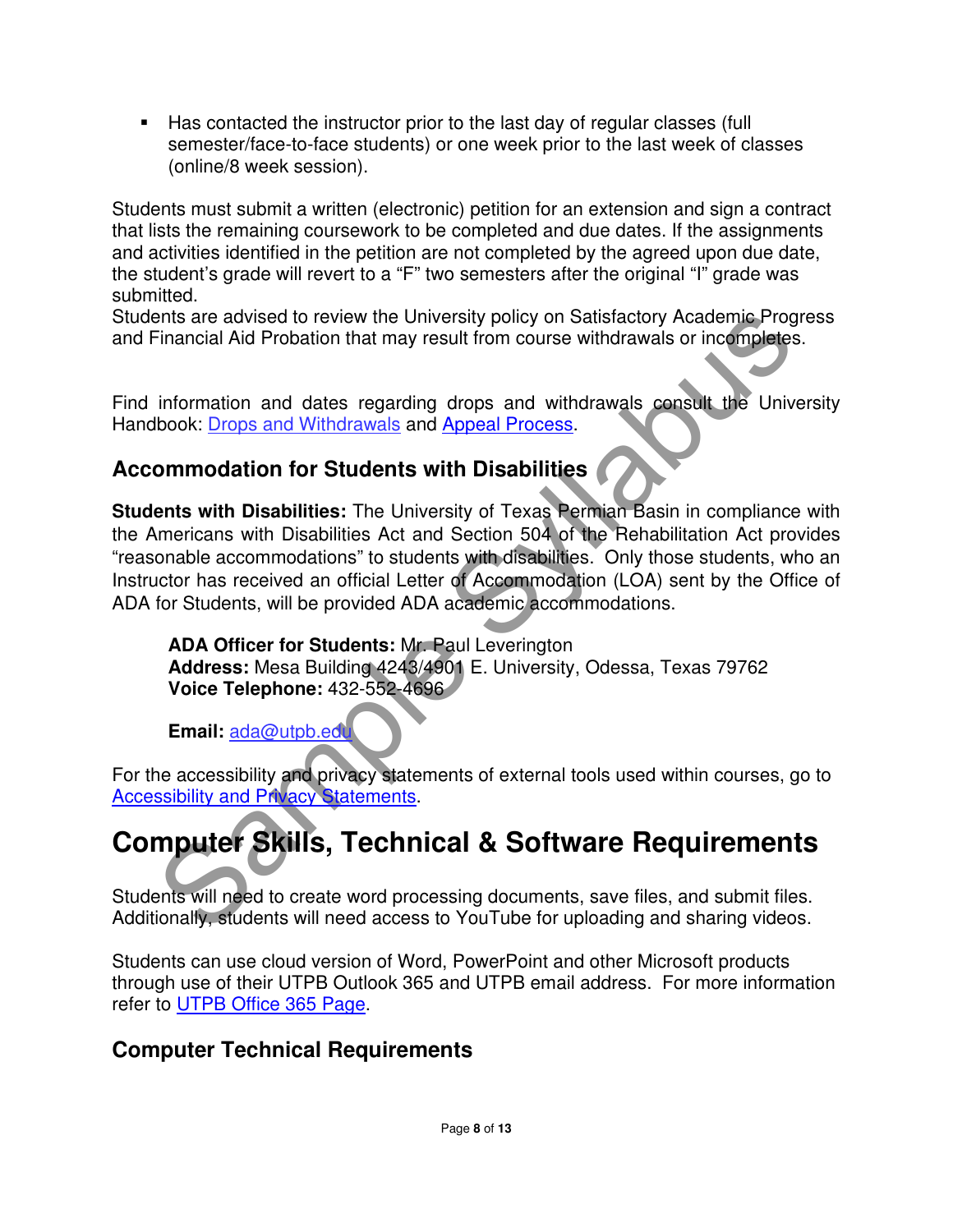See Technical Requirements.

#### **Online Student Authentication**

UTPB requires that each student who registers for an online course is the same student who participates in, completes, and receives credit for the course. UTPB's Distance Education Policy requires faculty members to employ at least two methods of verification to ensure student identities. To access online courses students must login to the UTPB learning management system using their unique personal identifying username and secure password. UTPB's Distance Education Policy requires at least one additional student identification method within the course that has been determined and approved by the faculty or academic program.

This course satisfies the second method of student authentication by uploading a clear image of **yourself holding an approved picture ID**; approved picture IDs include: passport, government issued identification, driver's license, or military ID from DoD.

The password. UTPB's Distance Education Policy requires at least one addition<br>the identification method within the course that has been determined and approved fraculty or academic providing the course that has been determ Your picture must be: (1) in color, (2) in a well-lit place with no shadows on your face or your ID that can obscure your image, (3) taken on the day that you submit the photo to reflect your current appearance, (4) take in full-face view directly facing the camera, (5) with a neutral facial expression and both eyes open. Submit your picture in either JPEG or PNG format to the assignment BEFORE you submit it.

# **Preparation for Emergencies**

#### **Computer Crash**

Not having a working computer or a crashed computer during the semester will NOT be considered as an acceptable reason for not completing course activities at a scheduled time. NOTE: Identify a second computer before the semester begins, that you can use when/if your personal computer crashes.

## **Complete Loss of Contact**

If you lose contact with course connectivity completely (i.e. you cannot contact me via Canvas or email), you need to call instructor, and leave message regarding connectivity loss and contact information.

#### **Lost/Corrupt/Missing Files**

You must keep/save a copy of every project/assignment on an external drive, UTPB Outlook 365 OneDrive, or personal computer. In the event of any kind of failure (e.g. virus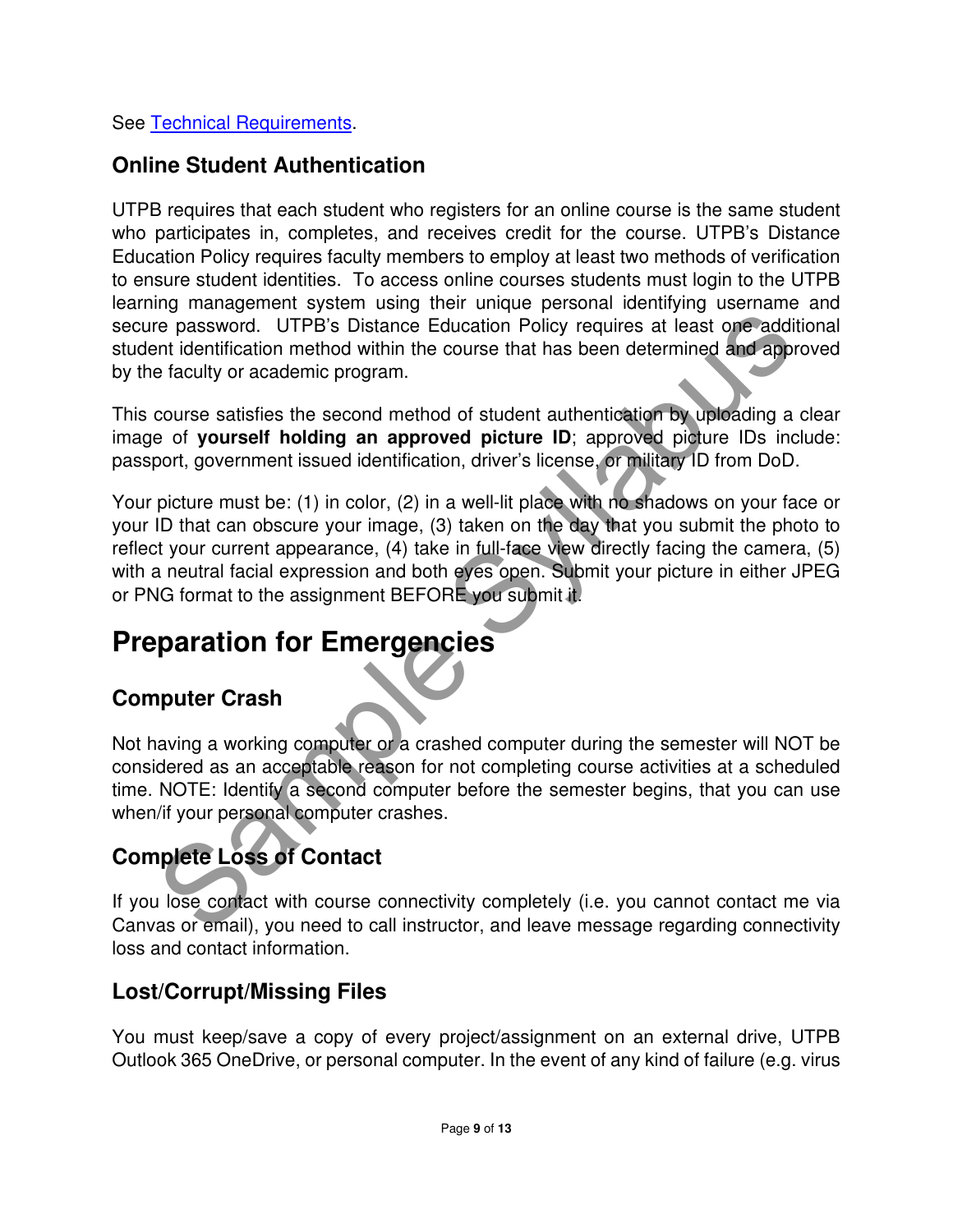infection, student's own computer crashes, loss of files in cyberspace, etc.) or any contradictions/problems, you may be required to resubmit the files.

# **End-of-Course Evaluation & Instructor Evaluation**

Every student is encouraged to complete an end of course evaluation survey provided by UTPB. During the last two weeks of class, there will be an announcement in Canvas, an email, and a button in your course navigation that will take you to any available surveys.



# **Student Support Services**

| The survey is anonymous and your responses are confidential. Your feedback is critical<br>to us and to your instructor as we strive to improve our offerings, and our support of you,<br>the students. |                                                                                              |  |  |
|--------------------------------------------------------------------------------------------------------------------------------------------------------------------------------------------------------|----------------------------------------------------------------------------------------------|--|--|
| <b>Student Support Services</b>                                                                                                                                                                        |                                                                                              |  |  |
| <b>SERVICE</b>                                                                                                                                                                                         | <b>CONTACT</b>                                                                               |  |  |
| <b>ADA</b><br>Accommodation/Support                                                                                                                                                                    | <b>Services for Students with Disabilities</b><br>(432) 552-4696                             |  |  |
| <b>Testing Services</b>                                                                                                                                                                                | <b>Testing Services &amp; Academic Accommodations</b><br><b>Department</b><br>(432) 552-2630 |  |  |
| Advising                                                                                                                                                                                               | (432) 552-2661<br><b>UTPB Academic Advising Center</b>                                       |  |  |
| <b>Bookstore</b>                                                                                                                                                                                       | <b>UTPB Campus Bookstore</b><br>(432) 552-0220                                               |  |  |
| Email, Office 365,<br>my.utpb.edu                                                                                                                                                                      | <b>Information Technology</b>                                                                |  |  |
| Financial Aid and<br>Scholarship                                                                                                                                                                       | <b>UTPB Financial Aid</b><br>(432) 552-2620                                                  |  |  |
| Library                                                                                                                                                                                                | The J. Conrad Dunagan Library Online at<br>(432) 552-2370                                    |  |  |
| Registrar                                                                                                                                                                                              | <b>UTPB Registrar</b><br>(432) 552-2635                                                      |  |  |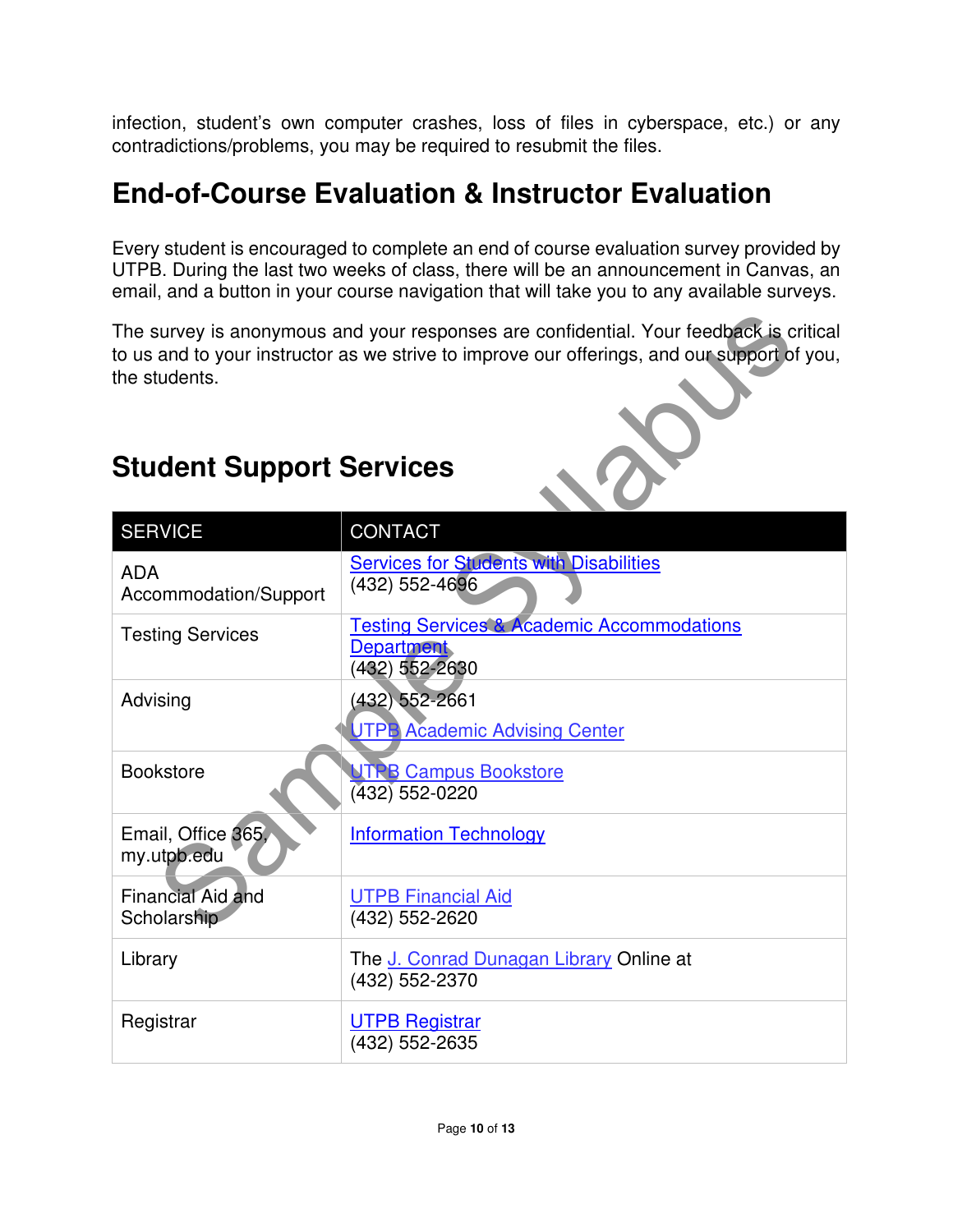| <b>SERVICE</b>                              | <b>CONTACT</b>                                                                                                                                                                                                  |
|---------------------------------------------|-----------------------------------------------------------------------------------------------------------------------------------------------------------------------------------------------------------------|
| <b>Student Services</b>                     | <b>Student Services</b><br>(432) 552-2600                                                                                                                                                                       |
| <b>Technical Support</b>                    | Canvas<br>1-866-437-0867                                                                                                                                                                                        |
| <b>Tutoring &amp; Learning</b><br>Resources | If you are taking courses through UTPB the following links<br>provide services: Smarthinking Online Tutoring (provides<br>tutoring services), SmarterMeasure (measures learner<br>readiness for online course). |

#### **Disclaimer & Rights**

#### **Copyright Statement**

## **Schedule**

|                                                                      | readiness for online course).                                                                                                                                                                                                         |                                                                                                                                                                                                                                                                                                                                                                                                                                                                                                                                                                                                                                                                                                                                                                                                                                                                                          |
|----------------------------------------------------------------------|---------------------------------------------------------------------------------------------------------------------------------------------------------------------------------------------------------------------------------------|------------------------------------------------------------------------------------------------------------------------------------------------------------------------------------------------------------------------------------------------------------------------------------------------------------------------------------------------------------------------------------------------------------------------------------------------------------------------------------------------------------------------------------------------------------------------------------------------------------------------------------------------------------------------------------------------------------------------------------------------------------------------------------------------------------------------------------------------------------------------------------------|
|                                                                      |                                                                                                                                                                                                                                       |                                                                                                                                                                                                                                                                                                                                                                                                                                                                                                                                                                                                                                                                                                                                                                                                                                                                                          |
|                                                                      |                                                                                                                                                                                                                                       |                                                                                                                                                                                                                                                                                                                                                                                                                                                                                                                                                                                                                                                                                                                                                                                                                                                                                          |
|                                                                      |                                                                                                                                                                                                                                       |                                                                                                                                                                                                                                                                                                                                                                                                                                                                                                                                                                                                                                                                                                                                                                                                                                                                                          |
|                                                                      |                                                                                                                                                                                                                                       |                                                                                                                                                                                                                                                                                                                                                                                                                                                                                                                                                                                                                                                                                                                                                                                                                                                                                          |
|                                                                      |                                                                                                                                                                                                                                       | <b>Due Date</b>                                                                                                                                                                                                                                                                                                                                                                                                                                                                                                                                                                                                                                                                                                                                                                                                                                                                          |
| Course syllabus<br>Summary of the<br>history of special<br>education | Overview of the Course<br>Chapter 1. Intro to American Legal<br><b>System Federalism</b><br>Chapter 3. The History of the Law<br>and Children with Disabilities<br><b>Written Assignment 1: Seminal</b><br><b>Court Case Timeline</b> | Introduce yourself<br>to the class and<br>instructor via the<br>discussion board.<br><b>Complete Module</b><br>Assessment #1                                                                                                                                                                                                                                                                                                                                                                                                                                                                                                                                                                                                                                                                                                                                                             |
|                                                                      | Resources<br><b>Disclaimer &amp; Rights</b><br><b>Copyright Statement</b><br><b>Schedule</b>                                                                                                                                          | provide services: <b>Smarthinking Online Tutoring (provides</b><br>tutoring services), SmarterMeasure (measures learner<br>Information contained in this syllabus was to the best knowledge of the instructor<br>considered correct and complete when distributed for use in the beginning of the<br>semester. However, the instructor reserves the right, acting within the policies and<br>procedures of UTPB to make changes in the course content or instructional techniques<br>without notice or obligation. The students will be informed about the changes, if any.<br>Many of the materials that are posted within UTPB courses are protected by copyright<br>law. These materials are only for the use of students enrolled in the course and only for<br>the purpose of the course. They may not be further retained or disseminated.<br><b>Assignments/Activities/Topics</b> |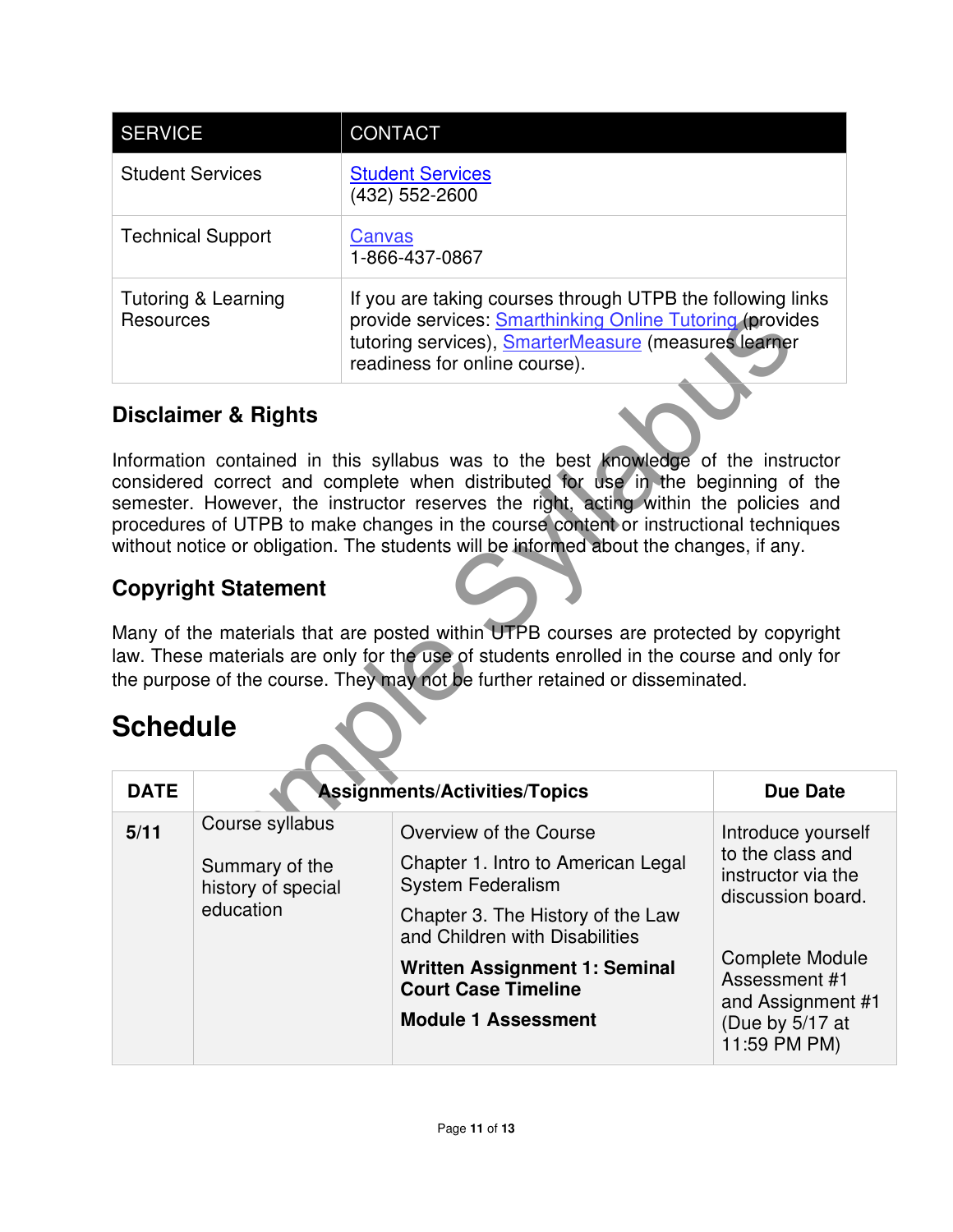| <b>DATE</b> | <b>Assignments/Activities/Topics</b>                                                                                          |                                                                                                                                                                                        | <b>Due Date</b>                                                                                                             |
|-------------|-------------------------------------------------------------------------------------------------------------------------------|----------------------------------------------------------------------------------------------------------------------------------------------------------------------------------------|-----------------------------------------------------------------------------------------------------------------------------|
| 5/18        | <b>Special Education</b><br>Rules and<br>Regulations<br>Free, Appropriate<br><b>Public Education in</b><br>the Fourth Circuit | Chapter 8. Free Appropriate Public<br>Education<br>Chapter 11. Least Restrictive<br>Environment (LRE) and Procedural<br>Safeguards<br><b>Module 2 Assessment</b>                       | <b>Complete Module</b><br>Assessment #2<br>Due by 5/24 at<br>11:59PM<br>Start working on<br><b>Written Assignment</b><br>#2 |
| 5/25        | <b>IEP</b><br>Due Process<br>Notice of Procedural<br>Safeguards                                                               | Chapter 10. Individualized Education<br>Program<br>Chapter 12. Procedural Safeguards<br><b>Written Assignment 2: Parents'</b><br><b>Rights Brochure</b><br><b>Module 3 Assessment</b>  | <b>Complete Module</b><br>Assessment #3<br><b>Written Assignment</b><br>#2 (Due by 5/31 at<br>11:59 PM)                     |
| 6/1         | Assessment<br>Procedures<br>Manifest<br>Determination<br><b>Discipline</b>                                                    | Chapter 9. Identification,<br>Assessment, and Evaluation of<br><b>Students</b><br>Chapter 13. Student Discipline<br><b>Final Paper Midway Checkpoint</b><br><b>Module 4 Assessment</b> | <b>Complete Module</b><br>Assessment #4<br>Midway Checkpoint<br>for Final Paper<br>Due by 6/7 at 11:59<br><b>PM</b>         |
| 6/8         | Reauthorization of<br>the ESEA and Policy<br><b>Issues at Stake</b><br><b>ADA</b>                                             | Chapter 6. Americans with<br>Disabilities Act (ADA)<br>Chapter 7. The Elementary and<br>Secondary Education Act (ESEA)<br><b>Discussion 1</b><br><b>Module 4 Assessment</b>            | <b>Complete Module</b><br>Assessment #5<br>Complete<br>Discussion #1<br>Due by $6/14$ at<br>11:59 PM                        |
| 6/15        | <b>IDEA</b><br>Purpose of the Act<br>Section 504                                                                              | Chapter 4. Individuals with<br><b>Disabilities Education Act</b><br>Chapter 5. Section 504 of the<br>Rehabilitation Act of 1973                                                        | <b>Complete Module</b><br>Assessment #6 and<br>Complete<br>Discussion #2                                                    |